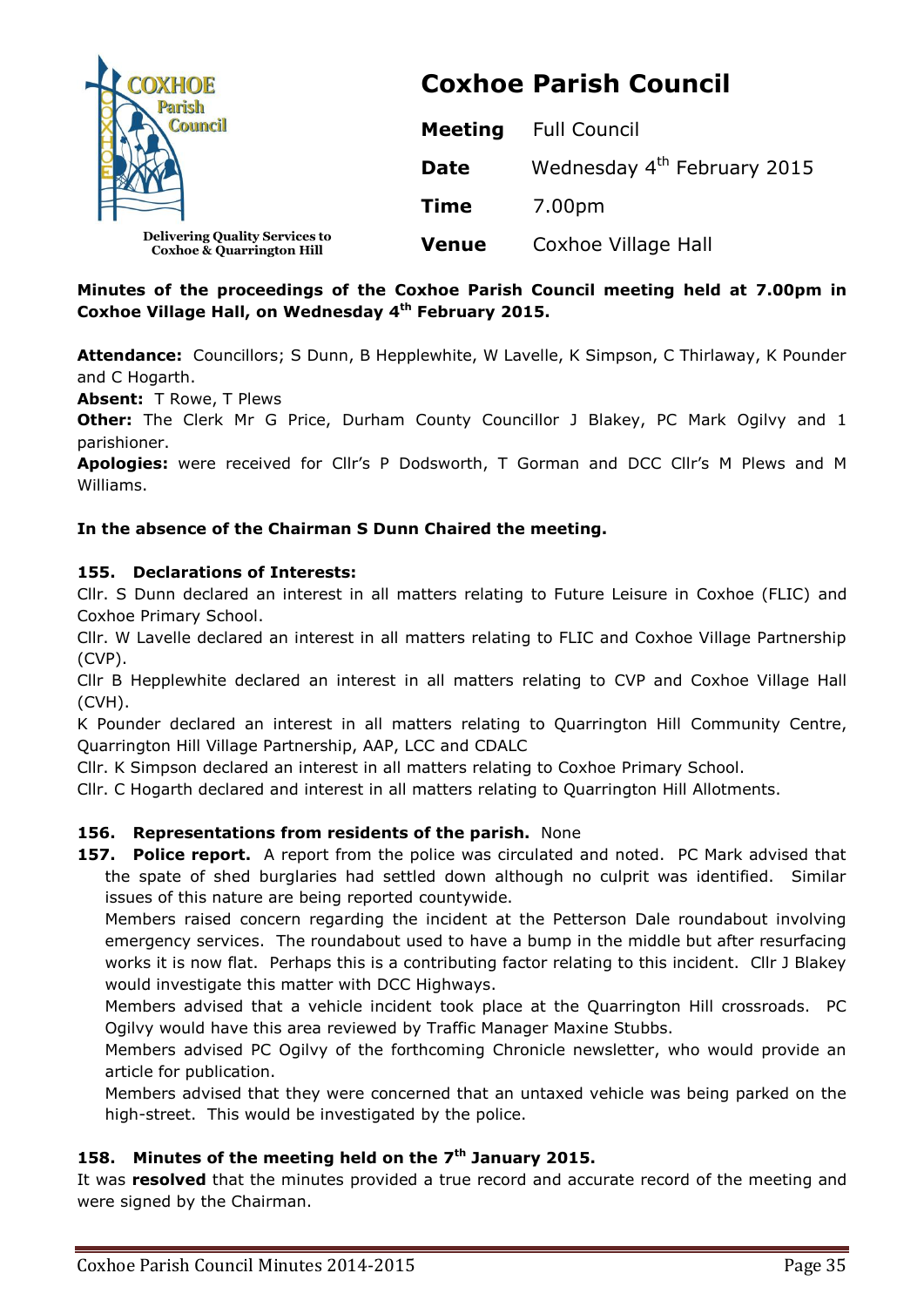## **159. Clerk's Report on matters raised from the previous meeting.**

The Clerk had provided members with a report on the matters raised from last month.

**Minute 119**. The repair to the display sign in the Church Yard is still not undertaken as the contractor states the cost provided was to strengthen each sign and the Clerk only requested the one sign to be fixed which needed repair and re-concreting in. Clerk is seeking other contractor to undertake job and has requested the broken unit be returned.

**Minute 122 c.** NALC Quality Council scheme was launched on the 6<sup>th</sup> January and a fee of £50 is required to register. It was **resolved** for the clerk to register.

**Minute 122 f**. Durham Ask Campaign. An outline of potential services that the parish is seeking to take over from the county has been sent. Members requested the Clerk to arrange a meeting with DCC on this matter. The meeting is now arranged for the  $11<sup>th</sup>$  February at 2pm in the Clerk's Office.

**Minute 123**. Single License of Microsoft Publisher is now purchased and installed on PC.

**Minute 131 iii.** Additional information is received from DCC concerning the calculation of the parish TAX Base and passed to the vice Chairman.

**Minute 139.** The Clerk was requested to write to B and J Hepplewhite regarding the lights in the Churchyard through to Landsdowne Road so that clarification can be obtained. Sent query to B & J Hepplewhite.

Members advised that the street lighting along the Black Path (Sports Park to the Bottom of Coxhoe) were out. Lighting pole numbers would be forwarded to Cllr M Williams. Clerk walked route and reported Lighting pole numbers via Street Lighting DCC portal.

Members expressed concern at the lack of lighting at the rear of Quarrington Hill Community Centre and adjacent to the shop. This area was walk regularly by people attending the Community Centre and the shop. Cllr M Williams would investigate this matter but it may not be adopted land under DCC. The Clerk would right to Quarrington Hill Community Centre to see if they able to provide lighting to cover this section of land. Letter sent to Quarrington Hill Community Centre on this matter who replied rejecting this proposal.

**Minute 138**. It was further **resolved** that funding to groups such as Village Halls, Community Centres and FLiC would only be provided upon the receipt of Financial Accounts, Annual Report and supporting statement of how previous funding was utilised and that a regular update/report is received on at least a quarterly basis. Clerk has sent letter to those involved on this matter.

**Minute 141 c.** The Chairman and partner were nominated to attend the Royal Garden Party. News of this is now received advising that this council was unsuccessful.

**Minute 141 e.** CDALC and DCC concerning the opportunity to work in partnership and purchase surveillance camera. Members express an interest in this matter and requested the Clerk to see if neighbouring Council's would collaborate in a joint purchase. The Clerk would also examine the council's budget to see if such purchase was affordable. The Clerk would also contact DCC to see if such surveillance camera could be used in the fight against dog fouling. Clerk has sent information to neighbouring parishes and Dave Risley. Replies received.

**Minute 142.** Awards for All Grant, letter of acceptance sent.

**Minute 144.** Cornforth Lane Road Closure. The results of the Questionnaire undertaken by the Partnership was forwarded to DCC prior to that date and the meeting took place on the  $15<sup>th</sup>$ January 2015.

**Minute 145.** Resurrection of the Tip Liaison Meeting. Members advised that problems of Vermin were persisting in area and a section of fencing needed to be removed. Cllr M Plews advised that DCC was running the site but local residents had no contact to raise concerns with. An update on what was happening could be an article for future Coxhoe Chronicle edition. A site visit is arranged for 5 representatives on the  $12<sup>th</sup>$  February at 3pm.

**Minute 146.** Policy for Social Media/Facebook. The clerk had circulated a draft policy on 'Social Media and Electronic Communication Policy'. Further amendments would be collated by the Chairman. Revision is agended for approval.

**Minute 147.** Neighbourhood Planning Service Level Agreement. It was resolved that this be accepted and signed copy returned to DCC.

**Minute 148.** Vehicles Parking on the Village Green. It was resolved that a notice be purchased as per quotation for a NO PARKING sign and a letter be sent to the Priest requesting that on busy occasions Church goers do not park on the Village Green and to advise that the Co-op car park and Village Hall car park could be utilized. The sign is now ordered and letter sent to Priest.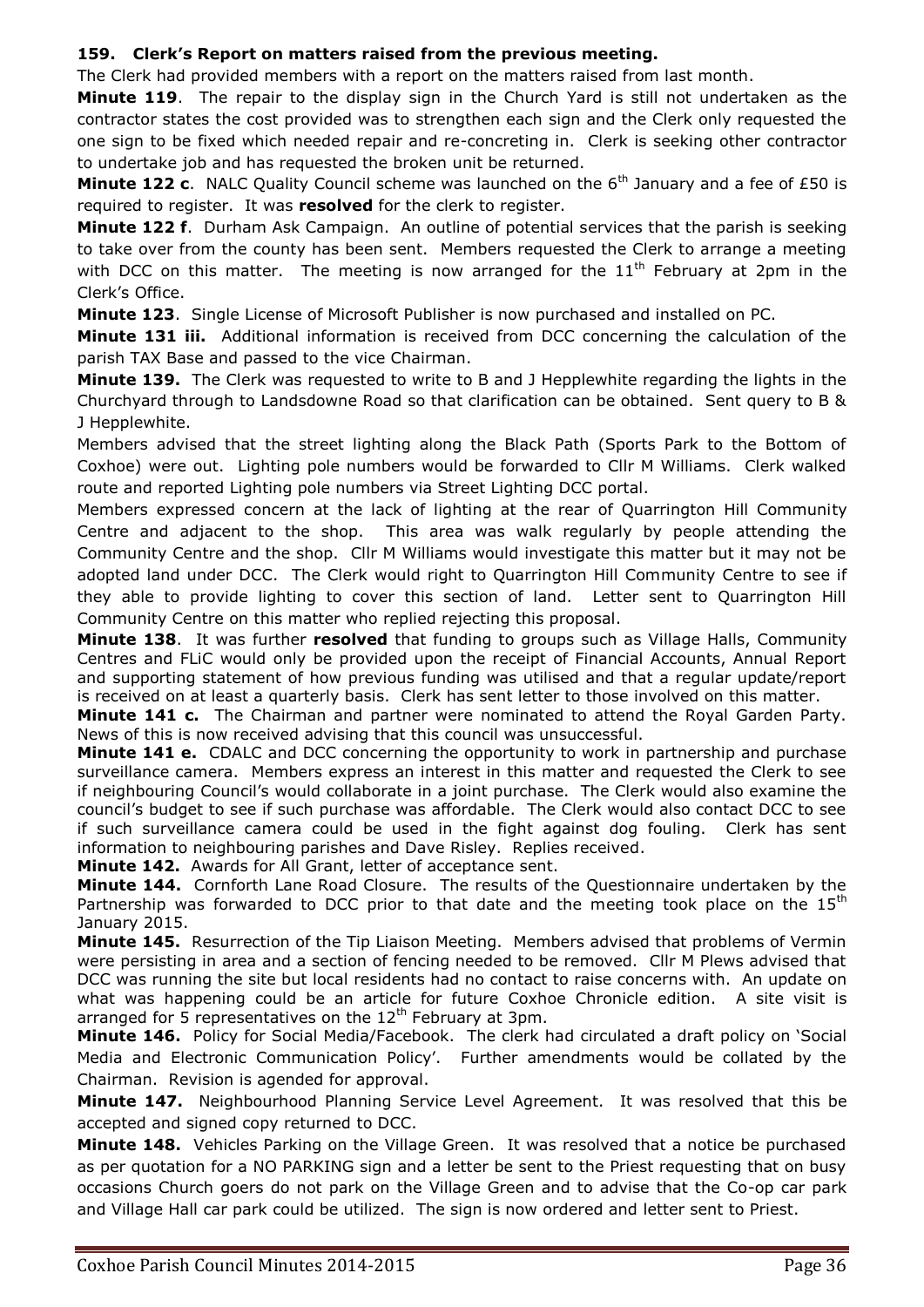**Minute 149.** Members resolved to place an article in the Chronicle regarding the siting of additional bins and to purchase 4 Fido35 metal bins in late March (next financial year and arrange contract for emptying with DCC). Purchase 3 stencils and spray paint this financial year. Stencils are being sourced via Signman.

**Minute 153.** Exclusion of the Press and Public. 3 tenders were received for undertaking the internal Audit. It was resolved to appoint Gordon Fletcher. Clerk has informed all of outcome.

## **160. Durham County Councillor's report.**

Cllr J Blakey advised that the County Council has set is budget and Council Tax that had a 1.999999% increase. With a reduced budget from central government the implementation of service reductions will become more apparent in the community over the coming year.

## **161. Community Reports.**

- **I. Quarrington Hill Village Partnership**. Discussed later in meeting. A member expressed concern that a recent scheduled meeting did not take place and requested that the revised date and invite be circulated to those who may have an interest in the work of the partnership.
- **II. Quarrington Hill Community Centre**. Members advised that they were being consulted on the removal of support grant of  $£1,600$  from DCC. For many community centres this grant was a lifeline and could jeopardize their position if grant support was withdrawn. It was **resolved** that the parish council would lobby DCC councillors on this matter in support of local community centres continuing to receive this grant support. It was **resolved** to accept the report.
- **III. Quarrington Hill Front Street Regeneration Scheme**. Members advised that £16,800 was secured from the Section 106 agreement for the Environmental Improvement Project. With a further £4,000 from the Parish Council and further funding applications submitted and others waiting to go. The next meeting was scheduled for Monday  $23<sup>rd</sup>$  February at Quarrington Hill CC.

Members advised that sections of land were intended for transfer to City Home Housing and this may have implications for the project. The Clerk would liaise with DCC on this matter to clarify position. With regards to the planning application the Clerk advised that he needed a visualisation of the structure on site so that planning could see what was being proposed. The Clerk would liaise with Artist on this matter. It was **resolved** to accept the report.

- **IV. Coxhoe Community Partnership**. Members advised that a grant for £2,000 was received for new Display Boards. Old display boards were to be disposed of and the Clerk would see if any were suitable to make an internal display in the parish office if none were suitable the Clerk would obtain prices for such. Visits to the website continue to grow although not all issues are being covered by the website and things could be improved. It was **resolved** that the Clerk would forward more information if thought appropriate for publication. The AGM was set for the 29<sup>th</sup> April at 7pm. It was **resolved** to accept the report.
- **V. Coxhoe Village Hall**. Members advised that the recent Ceilidh was successful and will plan for others to be held. The police choir will perform in April o report received. Two PC's are up and running in the library for public use. News is being awaited for the grant application for improving the heating system. Blinds have been ordered. Barretts are to refurbish the Kitchen. The transfer of power supply for the Memorial Lights has yet to be considered. The AGM is planned for March. Members of the committee are making an application for funding to employ a Manager/Project worker but in the Vallage Hall is still in need of more volunteers to help run the place. It was **resolved** to accept the report.

**VI. Active Life Centre Coxhoe.** Representatives advised that a grant for the installation of LED lights was received and this would cover half of the main hall saving an annual  $£3,000$ /year thereafter. A room was refurbished that now provide a training room (circuits) and new classes in place and waiting list to join. Personal trainers are also using the facilities. Olympic Weight Lifting equipment is now is operation. The centre had suffered a loss of heating for 4 days and thanks were given to T Collins at DCC who provided emergency repair. The next Board Meeting will look at long term Strategic Planning to develop a way forward over the forth coming years. It was **resolved** to accept the report.

**VII. Young People including Coxhoe Youth Room.**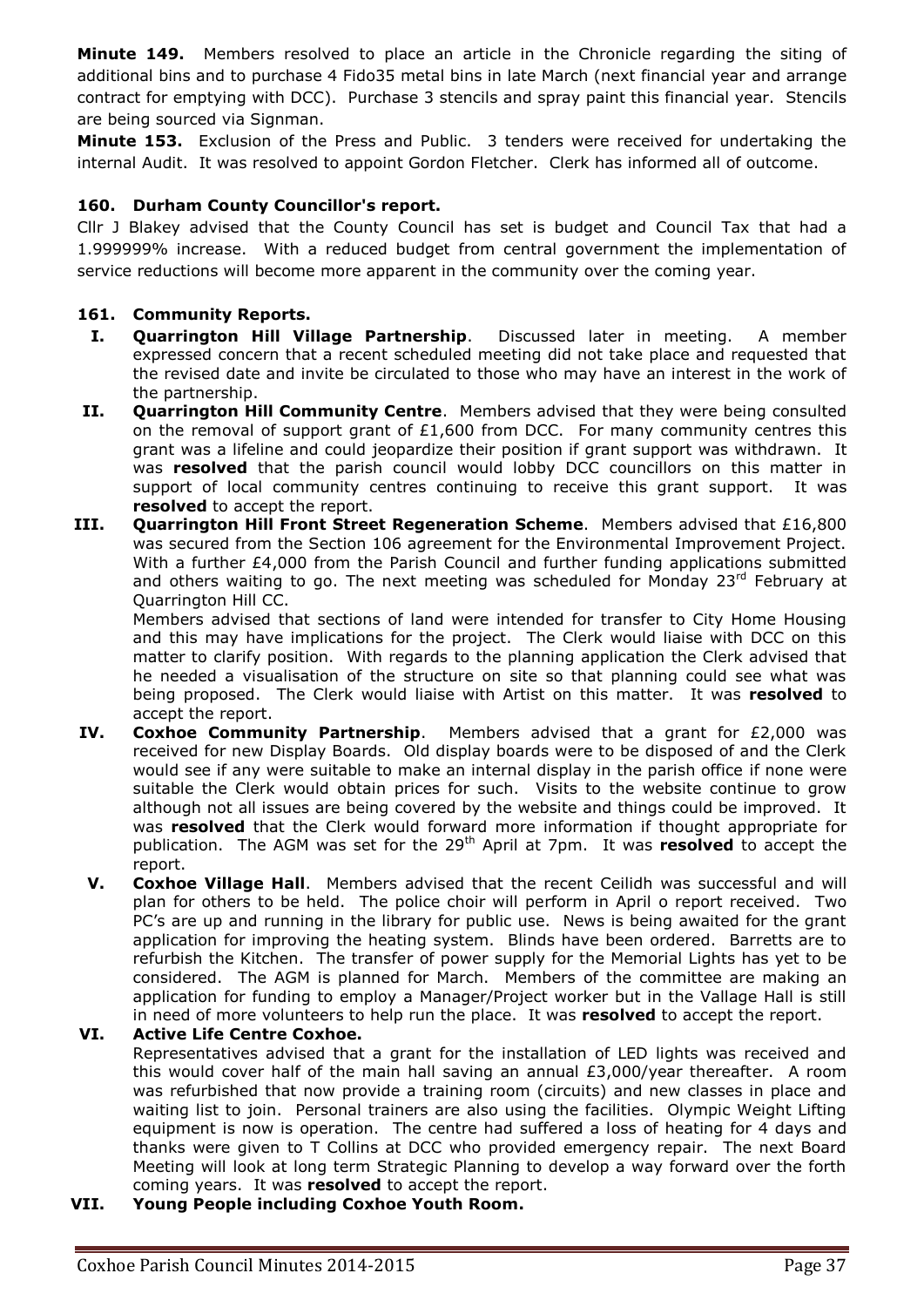Representatives advised that the A4A grant was now in place and they were ready to engage Investors in Children to undertake the research project. Members **resolved** to support this appointment. A sub-committee would need to be set up to oversee this project and the eventual employment of Youth Worker. It was resolved that Cllr's W Lavelle, C Hogarth, S Dunn, K Simpson and K pounder with form this Sub-Committee. The Clerk would be sourcing suitable Job Description/Person Specification for the position of Youth Worker. The Chairman advised that in order for this project to be successful access to community facilities would be need for the research project. The next meeting of this newly formed group will be 25<sup>th</sup> February at 5.30pm in Coxhoe Village Hall. It was **resolved** to accept the report.

### **162. Correspondence for Information and Action.**

- **a)** The Clerk advised of the impending County Durham Open Space Needs Assessment that DCC will be updating.
- **b**) The Clerk advised that information was received from neighbouring parishes regarding their interest in a joint purchase of CCTV cameras in the fight against Fly-Tipping. Further information was received from DCC starting that such devices were not suitable for monitoring areas by parishes for dog fouling and that such cameras would be deployed throughout the county. IT was **resolved** that in view of the comments received from DCC that the parish would not proceed with such a purchase and the Clerk was requested to inform neighbouring parishes and DCC on this decision.
- **c)** The Clerk had circulated papers concerning the possible capping of local councils where a precept increase of 2% or more could invoke a referendum. The Clerk further advised that recent information was received from the NALC that the recent local government settlement made reference to local councils and therefore parish council was able to increase the precept without a referendum.
- **d)** The Clerk had circulated the notices from DCC that the Section 106 funds were to be release to the parish for planning approvals 11/00479/FPA and 11/00166/FPA.
- **e)** The Clerk advised that he had recently received information from DCC concerning 'Consultation on Proposal to Remove Street Lights'. This affected the minor road from Coxhoe to Kelloe (Sharon Avenue) and Quarrington Hill to Trimdon Station (Church Street). Members advised that the section of lights from Coxhoe to Kelloe were jointly funded by these parishes and this matter needed further clarification. It was **resolve** that this matter be taken up with officers from DCC at the Durham Ask meeting.
- **163. Coxhoe Village Green Scheme.** A meeting on this is planned for the 25<sup>th</sup> February.

#### **164. Quarrington Hill Environmental Improvement Scheme.**

It was **resolve** to use the draft Memo of Agreement circulated and that progress of the scheme is phased according to finance available at no risk to the council.

**165. Cornforth Lane Road Closure and Green Crescent.** Two members attended the meeting with DCC Highways and Police. A survey was undertaken in August of the road and it revealed that some 95 vehicles per day were ignoring the No Entry Signs. Only 2 incidents involving injury in the last 10 years are recorded although there are more minor incidents. The survey suggested that the average speed of vehicles passing through was 21mph with a maximum of 36 recorded. The results of the parish survey recorded 2/3rds of the replies in favour of closure of the road. If closure was decided then alternative bus stops would be needed along the A177. A further suggestion was for one-way traffic and a new bus stop by the school. The meeting took place during the day and therefore the 'at home evening parking by residents was not seen' but is a further matter that adds congestion to this road. A date for a public meeting is to be arranged.

**Green Crescent.** This area was also briefly discussed and consideration was given to possible solutions. DCC Highways would need to survey this area prior to any action.

- **166. Proposed Changes to Parking Restrictions**. The chairman advised of the meeting held with DCC Highways Officer and they report is awaited.
- **167. Land Transfers.** The chairman advised that a meeting with officers from DCC was scheduled to discuss these matters.